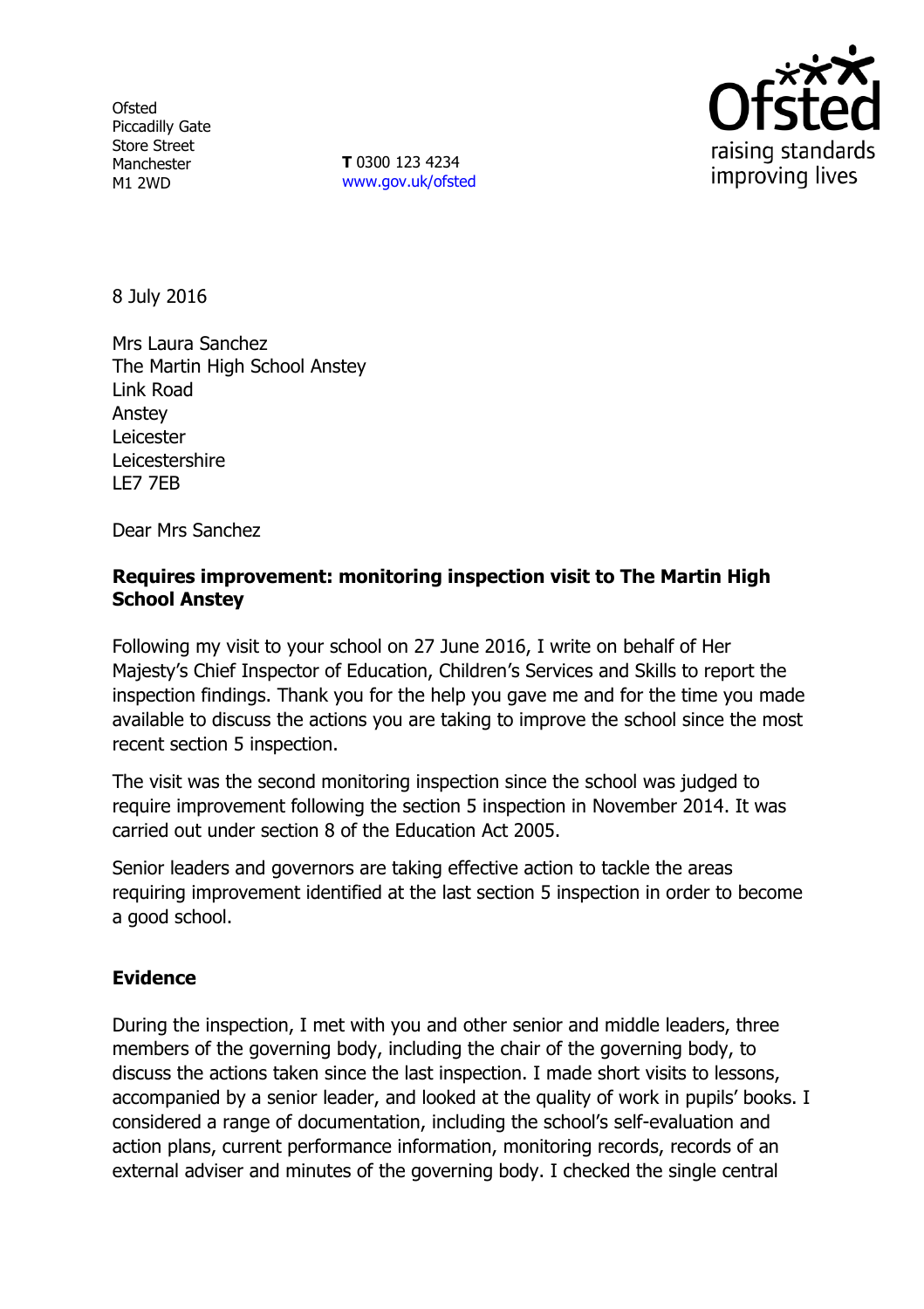

record and the school's safeguarding policy. I spoke formally with a group of Year 10 pupils.

### **Context**

Since the previous inspection, there have been wholescale changes to the leadership of the school. The previous headteacher and senior leadership team have left the school. You were appointed in September 2015, with a new leadership team. There have been significant changes to staffing, including at middle leadership level. You have made several new appointments for the autumn term. There are two new appointments to the governing body.

# **Main findings**

Since your appointment in September 2015 you have set a new direction for the school. You have worked with senior leaders to draw up detailed, thorough action plans that address specifically the areas for improvement identified at the previous inspection. The plans set out very clearly who is responsible for making sure that these actions happen, and how their impact will be monitored. This has ensured that governors are now able to monitor with greater accuracy the school's progress towards being judged as a good school.

You have introduced a new assessment system, and ensure that pupils' progress is measured more regularly throughout the school year. You recognise that previous leaders' predictions for the school's first set of GCSE results were not accurate. You have therefore taken action to ensure that current predictions are accurate, for example, by inviting moderators from examination boards into school and increasing opportunities for staff to work with each other and with colleagues from partner schools to improve the accuracy of their assessments. Your new leadership structure ensures that leaders at all levels are aware of the performance of different groups. The effective communication that is now evident in the school means that middle leaders and teachers can take action much more swiftly to address any identified underperformance. This is a significant improvement.

Increasingly effective middle leaders are now playing a more prominent role in school improvement. They are now held to account much more rigorously by senior leaders, and understand their role in holding teachers in their areas to account for the quality of teaching, learning and assessment. The monitoring and evaluation plans that are now in place for each curriculum area make clear the specific actions that are needed to improve each department. This increased rigour is helping these leaders to have a more accurate view of the strengths and weaknesses of their areas. Through regular work scrutiny and learning walks, leaders recognise that some inconsistencies remain, for example in the quality of marking and feedback. They know that challenging and addressing this is their responsibility. The evidence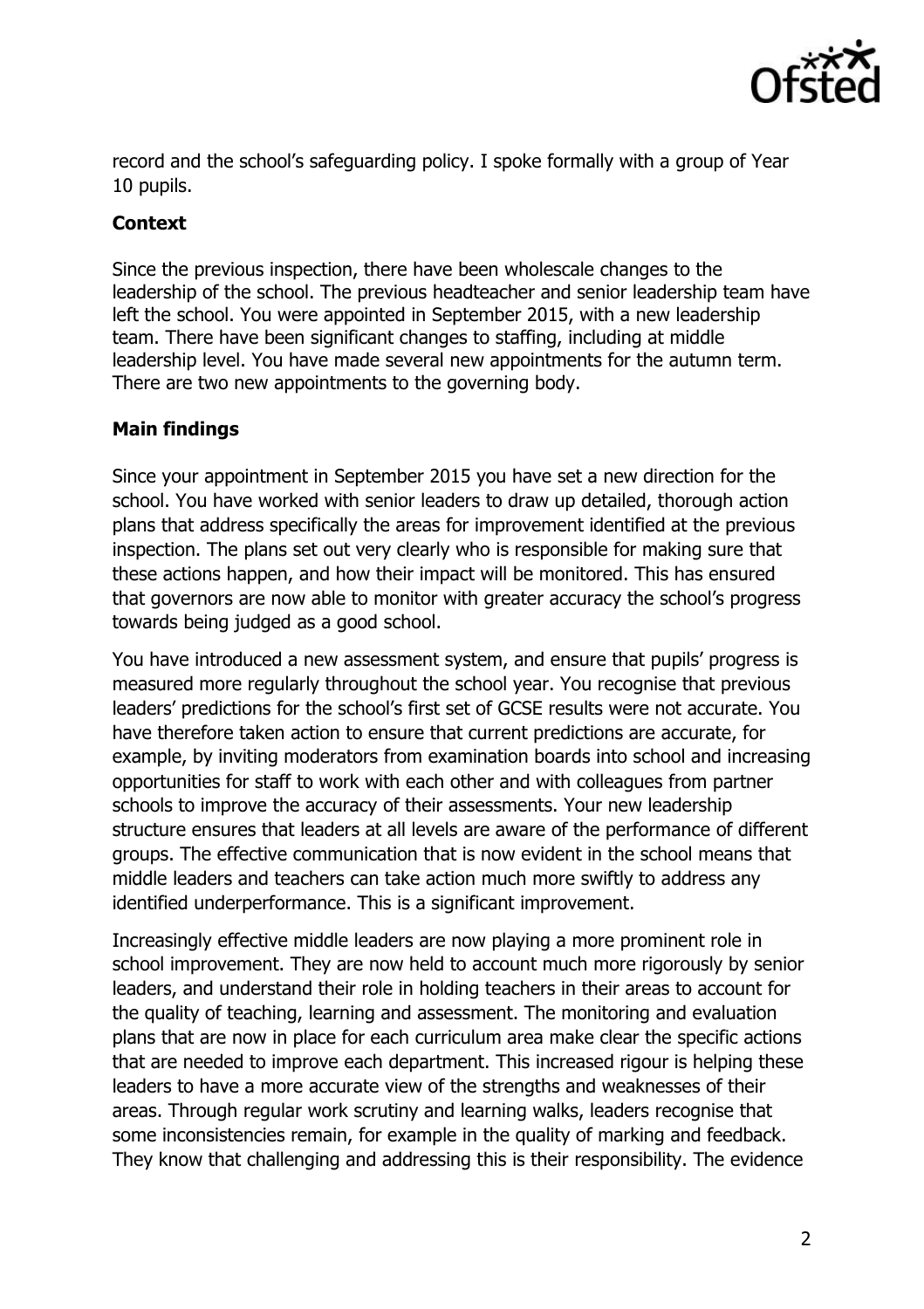

from scrutinising pupils' books is that these leaders are more effective in communicating and enforcing expectations at departmental level.

The quality of teaching continues to improve as a result of a more rigorous programme of quality assurance. This now takes a wider range of evidence into account when judging the quality of teaching, including the progress made by different groups of pupils, the quality of work in their books and the quality of marking and feedback. During your regular learning walks and lesson observations, you and other leaders check that your higher expectations are in place. Information from these observations allows you to identify the further improvements that are needed, so that the support put in place for teachers focuses much more closely on their individual needs. You have ensured that teachers' performance management is linked to whole-school priorities. This ensures that teachers know the role they play in raising standards in the school.

Teachers are benefiting from opportunities to learn from the best practice in the school and elsewhere. The programme of professional development for teachers has for the first time included the use of external expertise. The new-found excitement about teaching and learning is evident in the teaching and learning group, where colleagues have volunteered to lead sessions in their areas of expertise. These and other initiatives have led to a culture of openness among staff. This openness typifies the new approach you have brought in. You have increased opportunities for staff to visit other schools and have developed effective partnerships with local schools. This has meant that staff have a much clearer understanding of what good and outstanding practice looks like.

You have identified that there are further improvements to be made to teaching. There is more to do to ensure that marking and feedback are consistently effective and that all teachers use questioning equally well to challenge and extend the learning of the most able pupils in particular.

Pupils who spoke with me described their school as a friendly community where everyone is accepted for who they are. They appreciate the positive and friendly relationships they enjoy with their teachers. They are confident that they all have someone to turn to if they have worries or concerns, and know that their teachers will listen to them.

They feel strongly that their new headteacher has improved things for the better and, in their words, that this school 'now feels like a good school'. They state that the stricter uniform policy has led to improved behaviour around school and that the vast majority of pupils are responding positively to the higher expectations. They told me that some pupils have struggled to adapt to the stricter behaviour policy. You agree that this accounts for the increase in fixed-term exclusions that was seen in the autumn term. Attendance is improving, and is now in line with the national average. You have taken effective action to improve the attendance of pupils who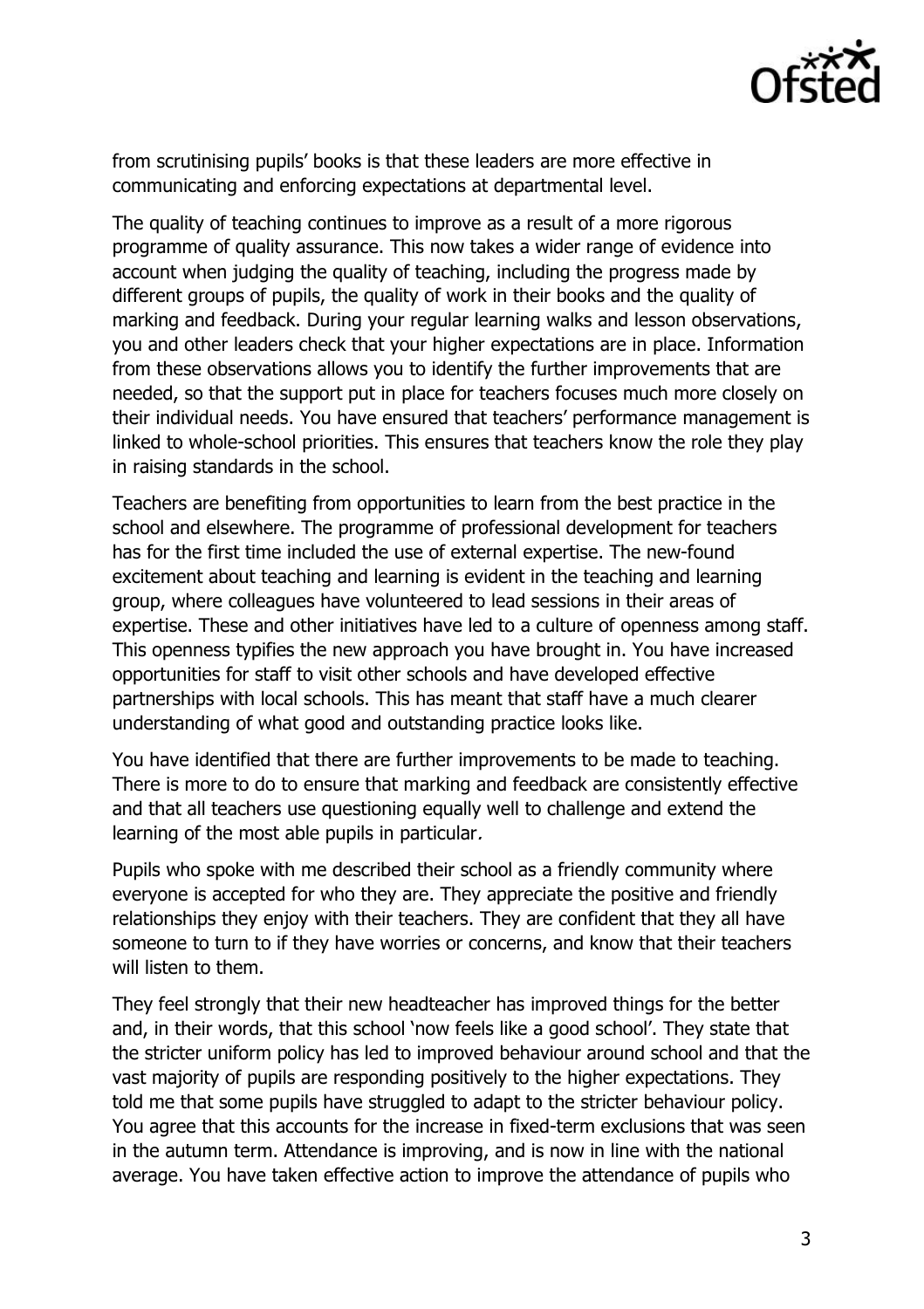

are most frequently absent from school, including, where necessary, issuing fines to their parents.

The presentation of pupils' work is generally improving. Regular lesson monitoring rightly focuses on this aspect to ensure that all teachers have the same high expectations for the presentation of pupils' work.

Pupils who left the school in 2015 did not make sufficient progress across a range of subjects. Despite beginning the school with levels of prior attainment that were above the national average, their achievement as a whole was below that seen nationally. The proportion that gained five  $A^*$  to C grades including English and mathematics was below average. The progress made by pupils in mathematics in particular was not good enough. Higher-ability pupils and those who have special educational needs or disability did not make sufficient progress.

However, there are now strong signs of improving outcomes for pupils. You are predicting the proportion that will gain five A\* to C grades, including in English and mathematics, will be above that seen nationally in 2015 and an increased proportion of pupils will make expected and more than expected progress in English and mathematics. You recognise that more needs to be done to raise the achievement of disadvantaged pupils, who you predict will not do as well as their peers. Lower down the school there is evidence that these pupils are doing better, because their needs are being identified and addressed more quickly. The more challenging targets being set for pupils are ensuring that all pupils get off to a better start at the school and expectations for all are higher.

Safeguarding is effective. You have used your expertise to improve this area of the school's work, ensuring that policies are up to date and that reporting protocols are clear to parents as well as staff. Staff and governors are aware of and take very seriously their duties under the 'Prevent' duty, and are alert to any possible signs of pupils who may be at risk. Leaders have a good understanding of the safeguarding risks that are most likely to affect pupils. The single central record meets requirements.

#### **Governance**

Since the previous monitoring inspection, you have carried out an external review of governance that identified some key strengths in governance, as well as areas for further development. In response to this, governors carried out a skills audit to identify any remaining gaps in their knowledge and skills. The new appointments made to the governing body have brought new skills and expertise to this aspect of leadership. Governors recognise that in the past, they were too accepting of the information provided by leaders and did not do enough to challenge the accuracy of this information. You have set clear expectations of the challenge you expect governors to bring to your leadership, and they have responded well to these